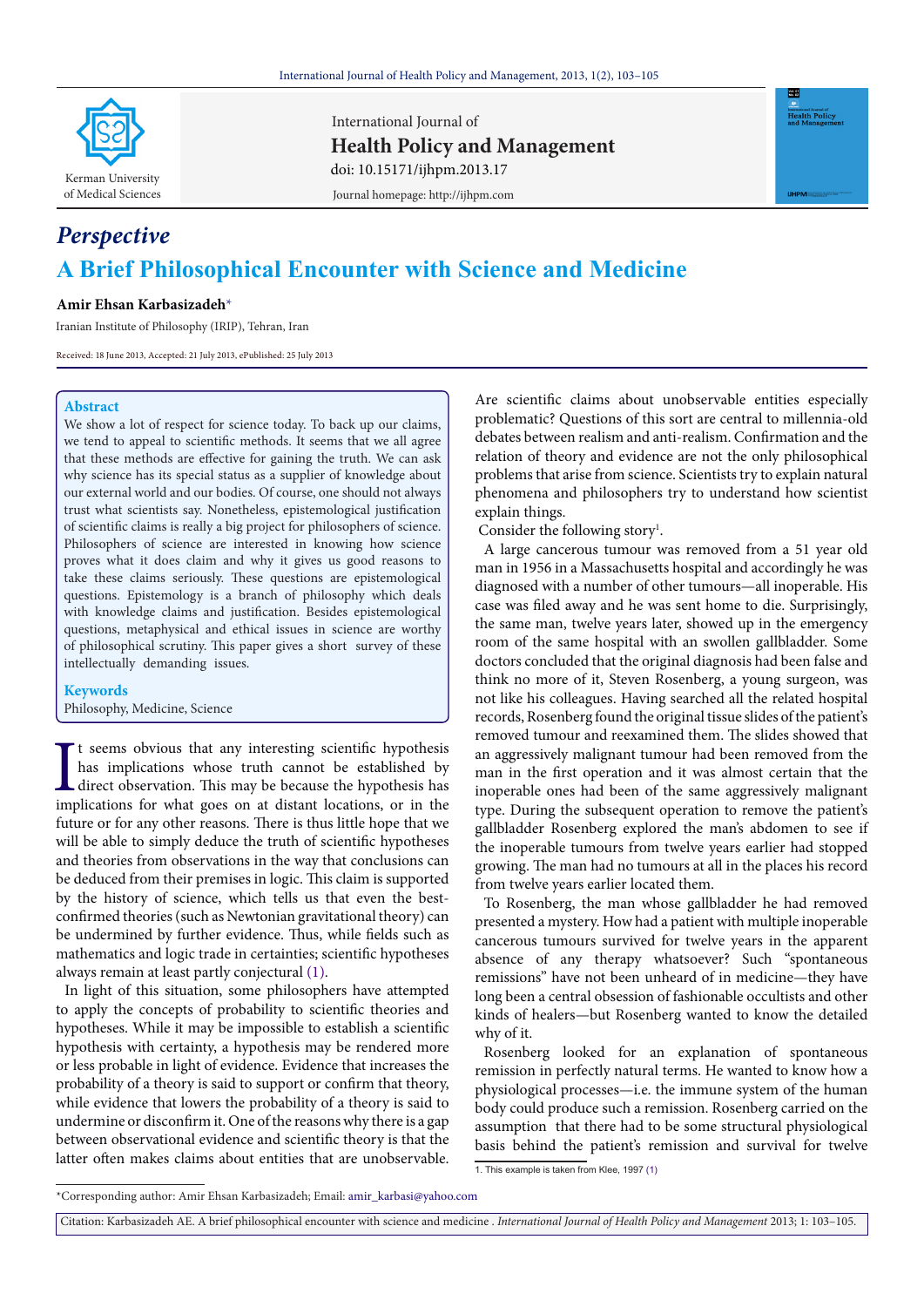years, a structural physiological basis that was consistent with the otherwise ordinary causal operations of the human body. Rosenberg was looking after the causal details of that structural physiological basis.

If he could find out those details, especially if they were quantitative details, then the possibility of being able to manipulate the physiology of cancer patients emerges.

Finally, not only did he find an explanation in perfectly natural terms for the original patient's spontaneous remission, but using the theoretical account of immunological processes associated with that explanation he was able to design a complicated treatment involving artificially growing cancer killing immune cells outside the body. These cancer-killing immune cells, called lymphokine activated killer (LAK) cells, are injected back into the patient's body in an attempt to intervene and manipulate the patient's immune response to the cancer. Rosenberg and his colleagues have had a considerable degree of success at producing remissions with this therapy but only for specific kinds of cancer—particularly, kidney cancer and skin cancer. Apparently, knowledge of further structural detail is needed in order to be able to design LAK cells that are effective in other kinds of solid-tumor cancers.

The preceding case illustrates the important point that science involves a practical engagement with the natural world. This point is often lost sight of when science is portrayed by both its supporters and critics as a largely intellectual enterprise, as a game consisting mostly of free-form conceptual speculation. The process through which science produces knowledge is more constrained than that, and it is messier in the bargain.

Rosenberg desired a scientific explanation of what was experimentally and observationally unquestionable—the spontaneous remission of his gallbladder patient's previous cancer. Most philosophers take explanation to be the main business of science. They spend much of their time to study some account or other of scientific explanation—what it requires and how it differs from other kinds of explanation in other realms.

In the situation in which Rosenberg found himself, if anything, there were too many alternative explanations [\(1](#page-2-0)[,2](#page-2-1)). Theories go far beyond the data that support them; indeed, the theories would be of little interest if this were not so. However, this means that a scientific theory is always 'underdetermined' by the available data. Even if there were no anomaly in sight, so the theory is compatible with all known data, it is impossible to deduce or prove the theory from them. This means that there always exists, in principle, incompatible theories that also would have fit those data.

For now, it might be instructive to consider what Steven Rosenberg did in the face of the underdetermination of theory. His task was to pare down the number of competing possible theoretical explanations for his patient's spontaneous remission in a rationally defensible way—in an evidence based way and not in an arbitrary way. He used the finely detailed causal structure in the human immune system to do so; and, in that way, he let the independent causal structure of the world push back against his own hypothesizing to do the paring down. Thus, Rosenberg's general procedure was evidence driven in a way that, say, theological speculation and political rhetoric are not. The latter two practices are not forms of knowledge gathering primarily driven forward and constrained by independent causal evidence.

Another big project for philosophers of science is metaphysical questions about science. Scientists often talk about laws. In our story, there seems to be laws governing LAK cells behaviour regarding kidney tumours. Modern science, especially modern physics, is often described as a search for, among other things, the laws of nature. Few physicists claim that we have any of the actual laws of nature at hand, but nonetheless it is often said that we are closing in on these laws. Moreover, the major theories of modern physics, including classical mechanics, classical thermodynamics, quantum mechanics and general relativity, are all usually interpreted as proposing sets of laws. Many other scientific theories put forward principles or equations that are designed as laws. All of this shows that the concept of laws of nature is a central one for modern science or at least that scientists often take it to be. So what makes something a law? Philosophers want to know what it is to be a law of nature ([3](#page-2-2)).

Scientific talk is infused with causal terms. Remember Rosenberg's story. LAK cells were injected because they were causally effective in preventing the cancer. Philosophers of science are eager know what constitutes causal relations in science. The nature of causation is philosophically controversial ([4](#page-2-3)). Some philosophers, following the empiricist approach of Hume, think that, even as it occurs in particular cases, causation is to be understood in terms of the holding of something more general, so that for one item to cause another is, or is partly, a matter of there being some law or regularity concerning the sequential occurrence of items of those types. Other philosophers think that causation is something irreducibly singular, so that when one item causes another, that is not to do with how things behave or are constrained in general, but is purely to do with how things stand with respect to those particular items.

Philosophers of science never seem to settle their own arguments and, in so far as their argument yields any result, it is one of generalized agnosticism that is not a live option for scientists. One might go so far as to worry that if philosophy did have any impact on scientists, it would be pernicious, depriving them of the kinds of commitment and confidence upon which their practice depends. However there are few scientists who want to understand how science works and it is natural for them to wish to turn this curiosity back on themselves, and so to wish to understand how their own enterprise works. This is why they may find philosophy of science worth pursuing.

### **Philosophy of medicine**

Medicine is an interesting case study for philosophers of science. However, philosophers tended to ignore it until 1960. At the end of the 1960's, conferences had begun to recognize puzzles of a philosophical sort about medicine. There was a cultural appetite to locate medicine within larger cultural contexts. The discipline represented vividly interplay of values, institutions, science, technology, economic forces and most importantly human interaction of patients and physicians. The appetite was driven by the increasing popularity and achievements of medicine itself. In every developed country, health care was claiming a larger portion of the gross domestic product. The promise of new technologies also threatened apparently novel moral and public policy puzzles.

If physics deserved a philosophy of physics, medicine seemed to deserve something like a philosophy of medicine. Although that term was hardly used in the 1960's philosophy of medicine had a history that reached to the beginning of the 19th century ([5](#page-2-4)). The first philosophical debates focused on the question of scientific status of medicine. Is medicine a science? It seems almost banal not to identify medicine with biology. The former involves close cooperation and interaction of doctor and

Citation: Karbasizadeh AE. A brief philosophical encounter with science and medicine . *International Journal of Health Policy and Management* 2013; 1: 103–105.